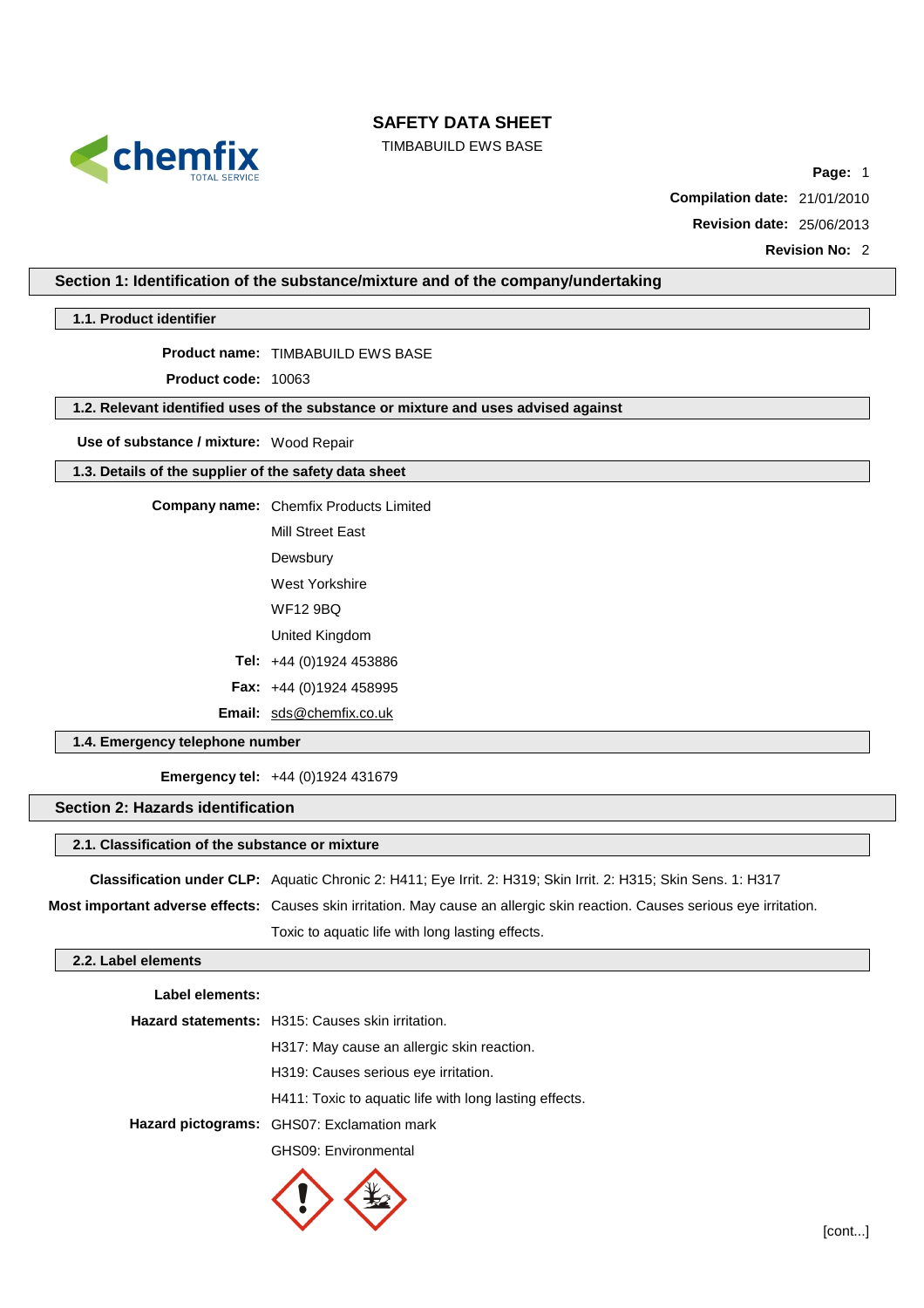## TIMBABUILD EWS BASE

**Page:** 2

**Signal words:** Warning **Precautionary statements:** P264: Wash skin thoroughly after handling. P273: Avoid release to the environment. P280: Wear protective gloves. P302+352: IF ON SKIN: Wash with plenty of water/. P305+351+338: IF IN EYES: Rinse cautiously with water for several minutes. Remove contact lenses, if present and easy to do. Continue rinsing. P332+313: If skin irritation occurs: Get medical advice.

## **2.3. Other hazards**

**Other hazards:** Not applicable.

**PBT:** This product is not identified as a PBT/vPvB substance.

#### **Section 3: Composition/information on ingredients**

**3.2. Mixtures**

#### **Hazardous ingredients:**

BISPHENOL A-(EPICHLORHYDRIN) {REACTION PRODUCT} - REACH registered number(s): 01-2119456619-26- XXXX

| <b>EINECS</b> | CAS        | PBT / WEL | <b>CLP Classification</b>                                                          | Percent |
|---------------|------------|-----------|------------------------------------------------------------------------------------|---------|
| 500-033-5     | 25068-38-6 | -         | Eye Irrit. 2: H319; Skin Irrit. 2: H315;<br>Skin Sens. 1: H317; Aquatic Chronic 2: | >50%    |
|               |            |           | H411                                                                               |         |

FORMALDEHYDE, OLIGOMERIC REACTION PRODUCTS WITH 1-CHLORO-2,3-EPOXYPROPANE AND PHENOL - REACH registered number(s): 01-2119454392-40-XXXX

| 500-006-8 | 9003-36-5 | Aquatic Chronic 2: H411; Skin Irrit. 2: | 20-30% |
|-----------|-----------|-----------------------------------------|--------|
|           |           | H315: Skin Sens. 1: H317                |        |

OXIRANE, MONO[(C12-14ALKYLOXY)METHYL] DERIVATIVES - REACH registered number(s): 01-2119485289-22- XXXX

| 271-846-8 | 68609-97-2                                                                       |  | Skin Irrit. 2: H315; Skin Sens. 1: H317                                                                | $10 - 20%$ |  |  |
|-----------|----------------------------------------------------------------------------------|--|--------------------------------------------------------------------------------------------------------|------------|--|--|
|           | 1,6-HEXANDIOLDIGLYCIDYLETHER - REACH registered number(s): 01-2119463471-41-0005 |  |                                                                                                        |            |  |  |
| 240-260-4 | 16096-31-4                                                                       |  | Aquatic Chronic 3: H412; Eye Irrit. 2:<br>H319; Skin Irrit. 2: H315; Skin Sens. 1:<br>H <sub>317</sub> | $3 - 10%$  |  |  |

## **Section 4: First aid measures**

## **4.1. Description of first aid measures**

**Skin contact:** Remove all contaminated clothes and footwear immediately unless stuck to skin. Wash immediately with plenty of soap and water.

**Eye contact:** Bathe the eye with running water for 15 minutes. Consult a doctor.

**Ingestion:** Do not induce vomiting. Wash out mouth with water. Consult a doctor.

**Inhalation:** Remove casualty from exposure ensuring one's own safety whilst doing so. Consult a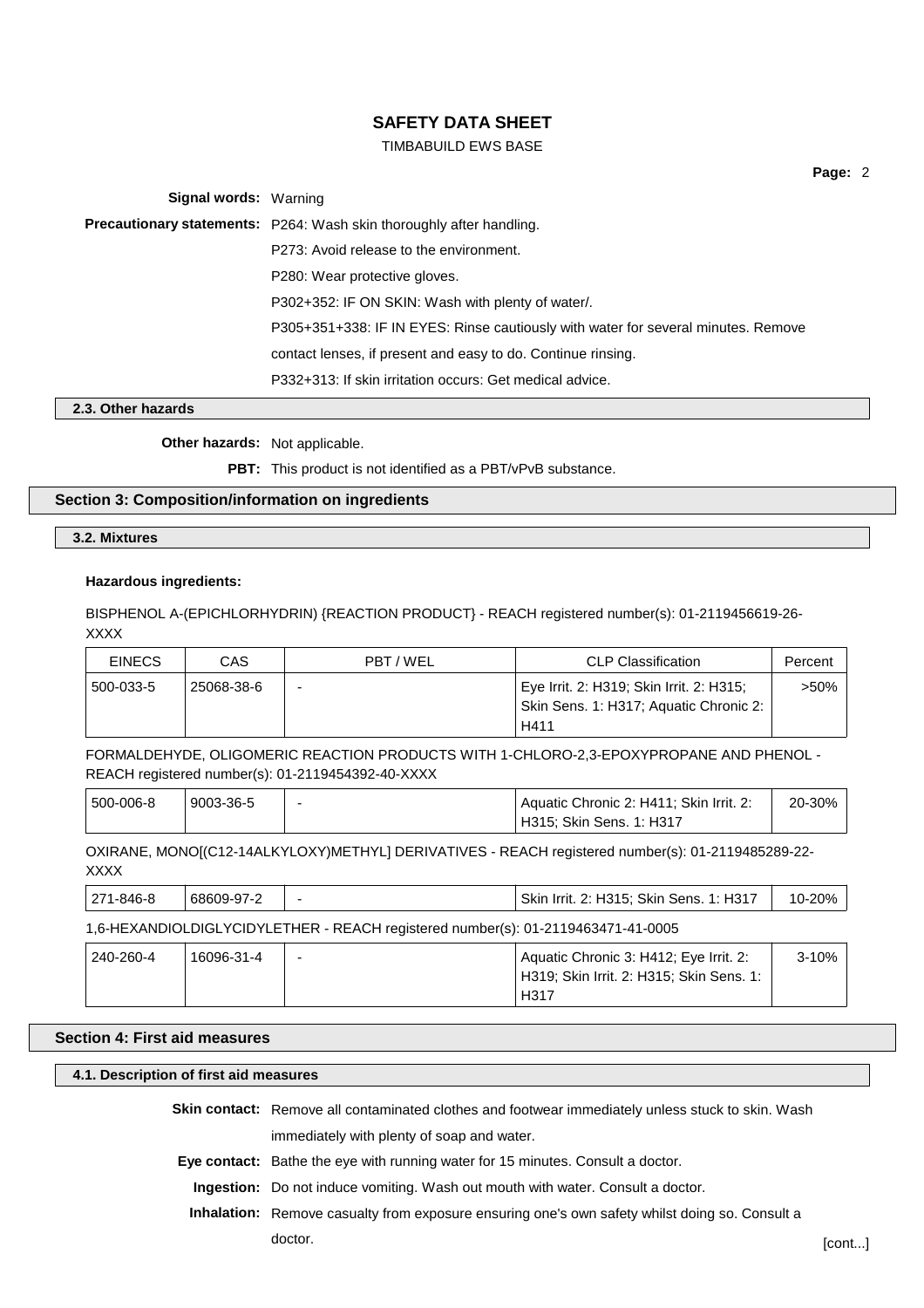#### TIMBABUILD EWS BASE

#### **4.2. Most important symptoms and effects, both acute and delayed**

**Skin contact:** There may be irritation and redness at the site of contact.

**Eye contact:** There may be irritation and redness.

**Ingestion:** There may be soreness and redness of the mouth and throat.

**Inhalation:** There may be irritation of the throat with a feeling of tightness in the chest.

**Delayed / immediate effects:** Not applicable.

#### **4.3. Indication of any immediate medical attention and special treatment needed**

**Immediate / special treatment:** Show this safety data sheet to the doctor in attendance.

#### **Section 5: Fire-fighting measures**

#### **5.1. Extinguishing media**

**Extinguishing media:** Suitable extinguishing media for the surrounding fire should be used. Carbon dioxide.

Alcohol resistant foam. Dry chemical powder.

#### **5.2. Special hazards arising from the substance or mixture**

**Exposure hazards:** In combustion emits toxic fumes of carbon dioxide / carbon monoxide.

**5.3. Advice for fire-fighters**

**Advice for fire-fighters:** Wear self-contained breathing apparatus. Wear protective clothing to prevent contact with skin and eyes.

#### **Section 6: Accidental release measures**

**6.1. Personal precautions, protective equipment and emergency procedures**

**Personal precautions:** Refer to section 8 of SDS for personal protection details.

**6.2. Environmental precautions**

**Environmental precautions:** Do not discharge into drains or rivers.

#### **6.3. Methods and material for containment and cleaning up**

**Clean-up procedures:** Absorb into dry earth or sand. Transfer to a closable, labelled salvage container for

disposal by an appropriate method.

#### **6.4. Reference to other sections**

**Reference to other sections:** Refer to section 13 of SDS.

## **Section 7: Handling and storage**

#### **7.1. Precautions for safe handling**

**Handling requirements:** Ensure there is sufficient ventilation of the area.

## **7.2. Conditions for safe storage, including any incompatibilities**

**Storage conditions:** Store in a cool, well ventilated area. Keep container tightly closed.

**Suitable packaging:** Must only be kept in original packaging.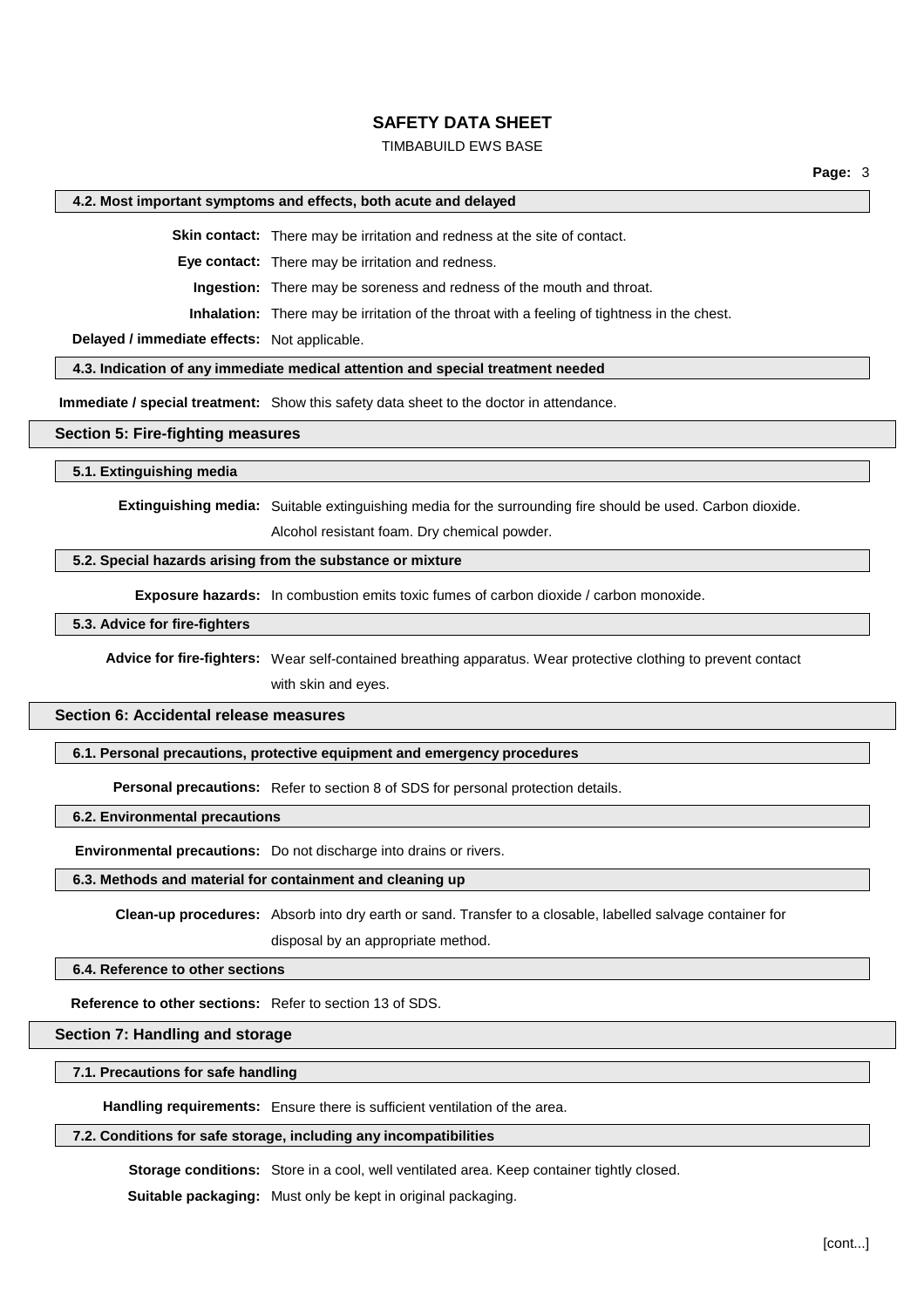## TIMBABUILD EWS BASE

**Page:** 4

## **7.3. Specific end use(s)**

**Specific end use(s):** Building and construction work (SU19).

## **Section 8: Exposure controls/personal protection**

#### **8.1. Control parameters**

**Workplace exposure limits:** No data available.

**DNEL/PNEC Values**

**DNEL / PNEC** No data available.

**8.2. Exposure controls**

|                                            | <b>Engineering measures:</b> Ensure there is sufficient ventilation of the area.                  |
|--------------------------------------------|---------------------------------------------------------------------------------------------------|
|                                            | Respiratory protection: Respiratory protection not required.                                      |
| <b>Hand protection:</b> Protective gloves. |                                                                                                   |
|                                            | Eye protection: Safety goggles. Ensure eye bath is to hand.                                       |
|                                            | <b>Skin protection:</b> Impermeable protective clothing.                                          |
|                                            | <b>Environmental:</b> Ensure all engineering measures mentioned in section 7 of SDS are in place. |

## **Section 9: Physical and chemical properties**

#### **9.1. Information on basic physical and chemical properties**

|                                       | <b>State: Liquid</b>                             |                               |  |
|---------------------------------------|--------------------------------------------------|-------------------------------|--|
|                                       | <b>Colour: Colourless</b>                        |                               |  |
|                                       | <b>Odour:</b> Barely perceptible odour           |                               |  |
| <b>Evaporation rate: Negligible</b>   |                                                  |                               |  |
|                                       | <b>Oxidising:</b> Non-oxidising (by EC criteria) |                               |  |
| <b>Solubility in water:</b> Insoluble |                                                  |                               |  |
|                                       | Also soluble in: Most organic solvents.          |                               |  |
|                                       | Viscosity: Non-viscous                           |                               |  |
| Boiling point/range°C: >200           |                                                  | <b>Flash point °C:</b> $>100$ |  |
| <b>Relative density: 1.11</b>         |                                                  |                               |  |

## **9.2. Other information**

**Other information:** Not applicable.

**Section 10: Stability and reactivity**

**10.1. Reactivity**

**Reactivity:** Stable under recommended transport or storage conditions.

#### **10.2. Chemical stability**

**Chemical stability:** Stable under normal conditions.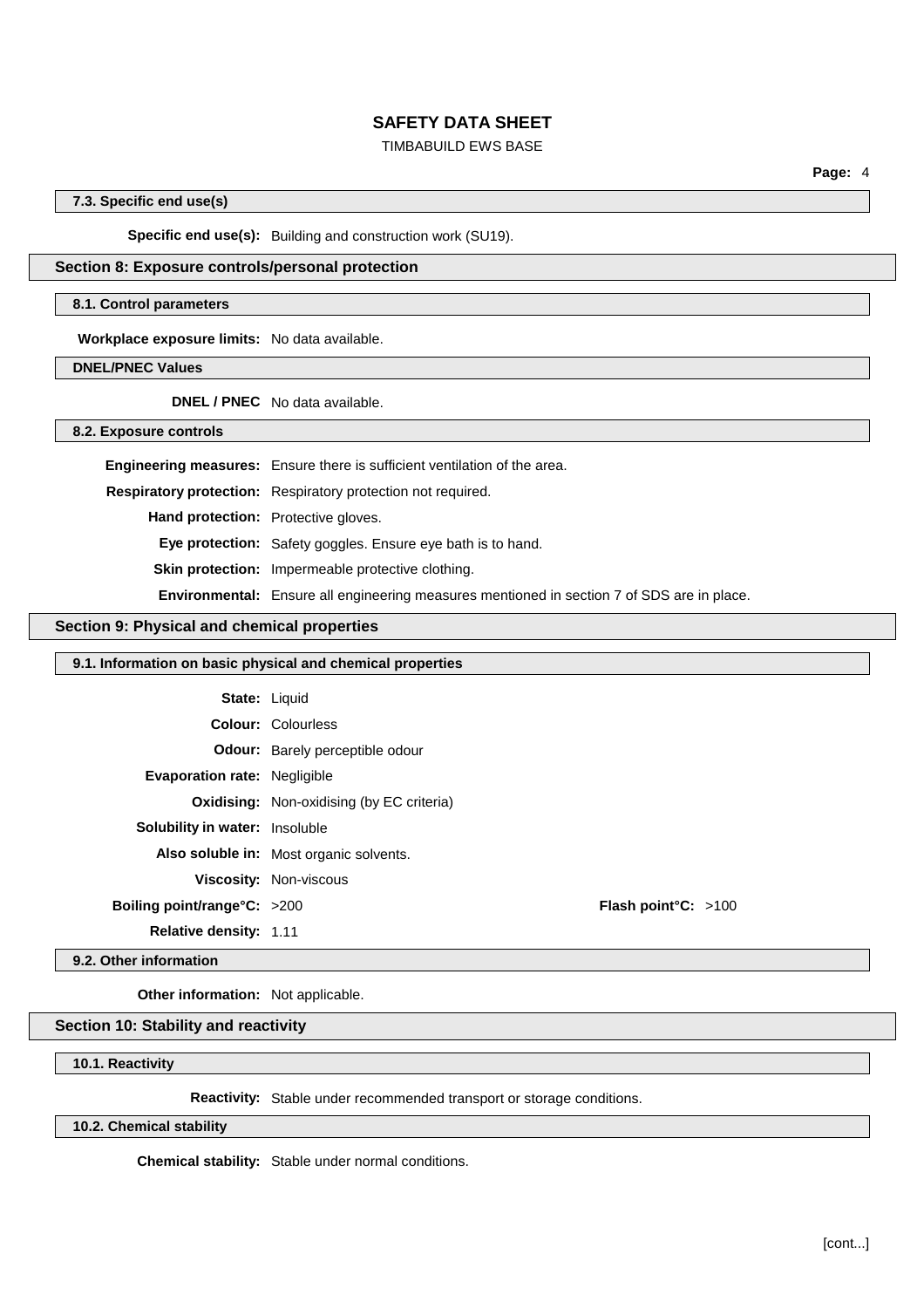## TIMBABUILD EWS BASE

#### **10.3. Possibility of hazardous reactions**

**Hazardous reactions:** Hazardous reactions will not occur under normal transport or storage conditions.

#### **10.4. Conditions to avoid**

**Conditions to avoid:** Heat.

#### **10.5. Incompatible materials**

**Materials to avoid:** Amines.

## **10.6. Hazardous decomposition products**

**Haz. decomp. products:** In combustion emits toxic fumes of carbon dioxide / carbon monoxide.

#### **Section 11: Toxicological information**

## **11.1. Information on toxicological effects**

## **Hazardous ingredients:**

## **BISPHENOL A-(EPICHLORHYDRIN) {REACTION PRODUCT}**

| ORL        | <b>MUS</b> | LD50 | 15600         | mg/kg |
|------------|------------|------|---------------|-------|
| ORL        | . RAT      | LD50 | 11400   mg/kg |       |
| <b>SKN</b> | <b>RBT</b> | LD50 | >20           | ml/kg |

## **OXIRANE, MONO[(C12-14ALKYLOXY)METHYL] DERIVATIVES**

| <b>DERMAL</b> | <b>RBT</b> | ∟D50 | >4500 | mg/kg |
|---------------|------------|------|-------|-------|
| ORL           | RAT<br>.   | LD50 | 17100 | mg/kg |

#### **Relevant hazards for product:**

| Hazard                         | Route      | <b>Basis</b>          |
|--------------------------------|------------|-----------------------|
| Skin corrosion/irritation      | <b>DRM</b> | Hazardous: calculated |
| Serious eye damage/irritation  | OPT        | Hazardous: calculated |
| Respiratory/skin sensitisation | <b>DRM</b> | Hazardous: calculated |

#### **Symptoms / routes of exposure**

**Skin contact:** There may be irritation and redness at the site of contact.

**Eye contact:** There may be irritation and redness.

**Ingestion:** There may be soreness and redness of the mouth and throat.

**Inhalation:** There may be irritation of the throat with a feeling of tightness in the chest.

**Delayed / immediate effects:** Not applicable.

**Other information:** Not applicable.

# **Section 12: Ecological information**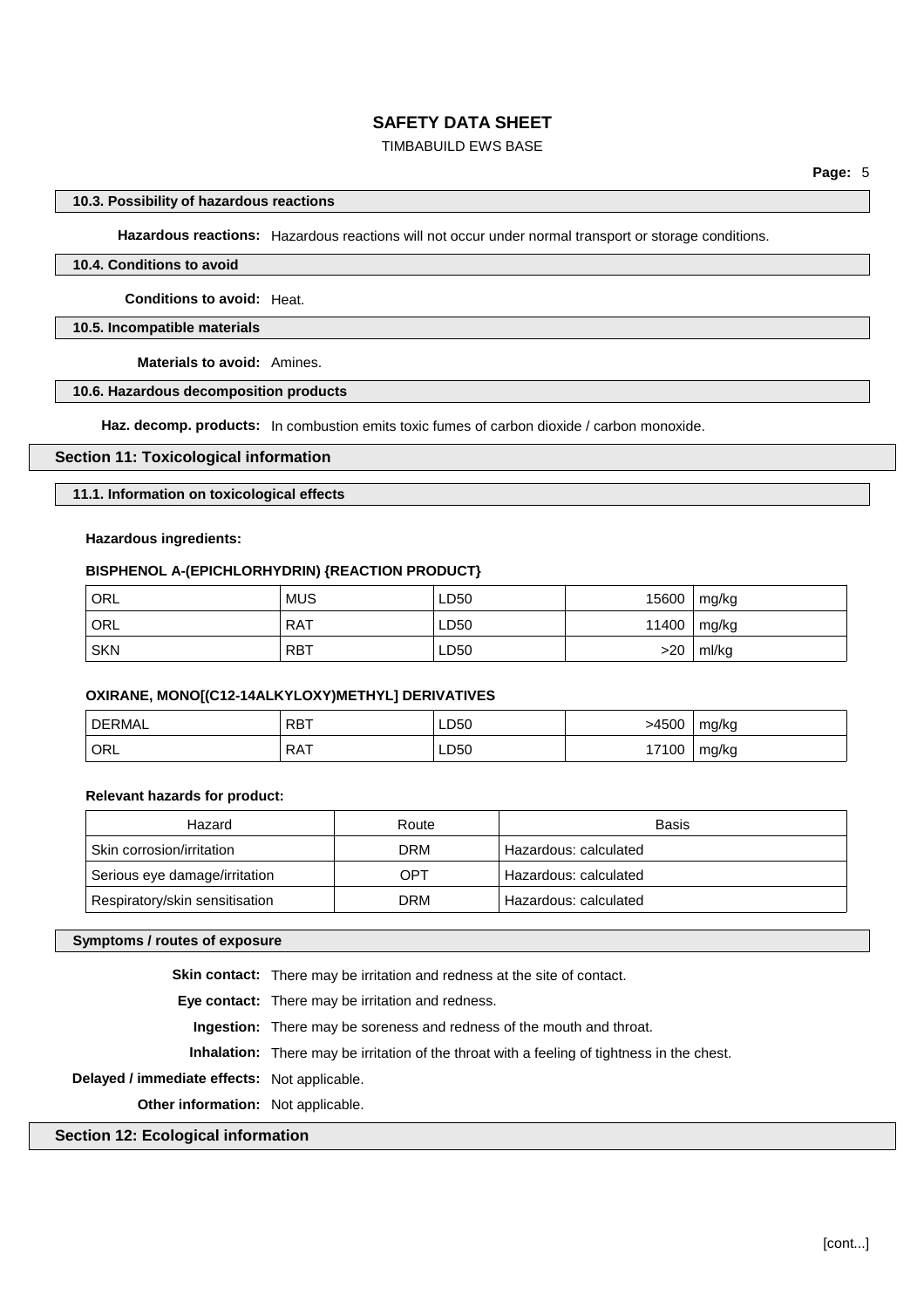## TIMBABUILD EWS BASE

**Page:** 6

#### **12.1. Toxicity**

**Hazardous ingredients:**

# **OXIRANE, MONO[(C12-14ALKYLOXY)METHYL] DERIVATIVES**

| ALGAE                   | 72H ErC50 | 844  | mq/l |
|-------------------------|-----------|------|------|
| ∣ FISH                  | 96H LC50  | 1800 | mq/l |
| Scenedesmus Subspicatus | 48H EC50  | >100 | mq/l |

#### **12.2. Persistence and degradability**

**Persistence and degradability:** Not biodegradable.

**12.3. Bioaccumulative potential**

**Bioaccumulative potential:** No data available.

**12.4. Mobility in soil**

**Mobility:** Insoluble in water. Heavier than water.

## **12.5. Results of PBT and vPvB assessment**

**PBT identification:** This product is not identified as a PBT/vPvB substance.

**12.6. Other adverse effects**

**Other adverse effects:** Toxic to aquatic organisms. May cause long term adverse effects in the aquatic environment.

#### **Section 13: Disposal considerations**

| 13.1. Waste treatment methods |                                                                                                                 |  |
|-------------------------------|-----------------------------------------------------------------------------------------------------------------|--|
|                               | <b>Disposal operations:</b> Transfer to a suitable container and arrange for collection by specialised disposal |  |
|                               | company. Small quantities of the product can be mixed and allowed to cure, then can be                          |  |
|                               | disposed as solid waste.                                                                                        |  |
| Waste code number: 03 03 99   |                                                                                                                 |  |
|                               | Disposal of packaging: Dispose of in a regulated landfill site or other method for hazardous or toxic wastes.   |  |
|                               | <b>NB:</b> The user's attention is drawn to the possible existence of regional or national                      |  |
|                               | regulations regarding disposal.                                                                                 |  |

#### **Section 14: Transport information**

#### **14.1. UN number**

**UN number:** UN3082

#### **14.2. UN proper shipping name**

**Shipping name:** ENVIRONMENTALLY HAZARDOUS SUBSTANCE, LIQUID, N.O.S.

(BISPHENOL A-(EPICHLORHYDRIN) {REACTION PRODUCT}; FORMALDEHYDE, OLIGOMERIC REACTION PRODUCTS WITH 1-CHLORO-2,3-EPOXYPROPANE AND PHENOL)